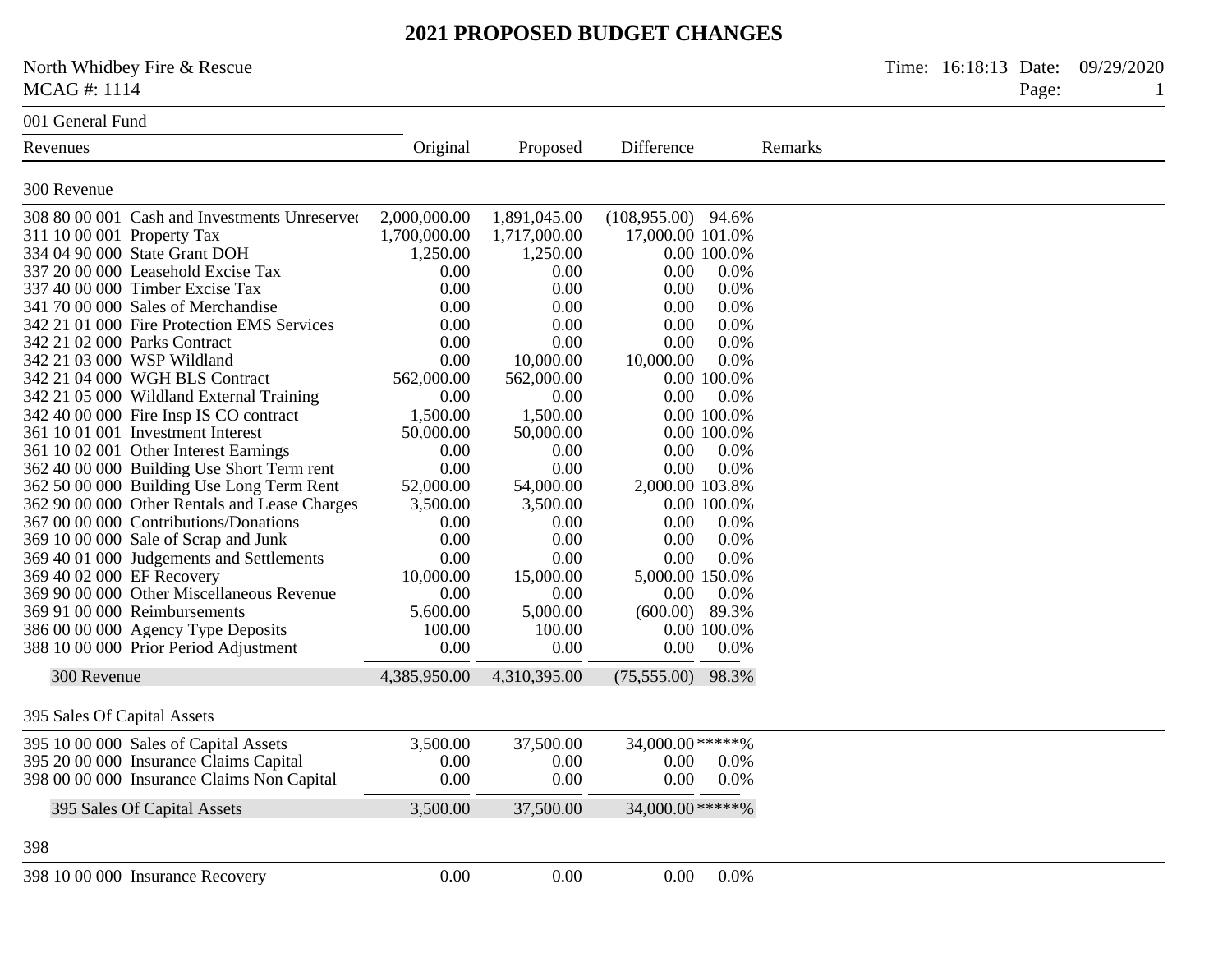| North Whidbey Fire & Rescue<br>MCAG#: 1114                                                                                                                                                                                                                                                                                                                                                                                                                                                                                                                                                                                                                                                                                                                              |                                                                                                                                                                                                                                                                            |                                                                                                                                                                                                                                                                              |                                                                                                                                                                                              |                                                                                                                                                                             |         | Time: 16:18:13 Date: | Page: | 09/29/2020 |
|-------------------------------------------------------------------------------------------------------------------------------------------------------------------------------------------------------------------------------------------------------------------------------------------------------------------------------------------------------------------------------------------------------------------------------------------------------------------------------------------------------------------------------------------------------------------------------------------------------------------------------------------------------------------------------------------------------------------------------------------------------------------------|----------------------------------------------------------------------------------------------------------------------------------------------------------------------------------------------------------------------------------------------------------------------------|------------------------------------------------------------------------------------------------------------------------------------------------------------------------------------------------------------------------------------------------------------------------------|----------------------------------------------------------------------------------------------------------------------------------------------------------------------------------------------|-----------------------------------------------------------------------------------------------------------------------------------------------------------------------------|---------|----------------------|-------|------------|
| 001 General Fund                                                                                                                                                                                                                                                                                                                                                                                                                                                                                                                                                                                                                                                                                                                                                        |                                                                                                                                                                                                                                                                            |                                                                                                                                                                                                                                                                              |                                                                                                                                                                                              |                                                                                                                                                                             |         |                      |       |            |
| Revenues                                                                                                                                                                                                                                                                                                                                                                                                                                                                                                                                                                                                                                                                                                                                                                | Original                                                                                                                                                                                                                                                                   | Proposed                                                                                                                                                                                                                                                                     | Difference                                                                                                                                                                                   |                                                                                                                                                                             | Remarks |                      |       |            |
| 398                                                                                                                                                                                                                                                                                                                                                                                                                                                                                                                                                                                                                                                                                                                                                                     |                                                                                                                                                                                                                                                                            |                                                                                                                                                                                                                                                                              |                                                                                                                                                                                              |                                                                                                                                                                             |         |                      |       |            |
| 398                                                                                                                                                                                                                                                                                                                                                                                                                                                                                                                                                                                                                                                                                                                                                                     | 0.00                                                                                                                                                                                                                                                                       | 0.00                                                                                                                                                                                                                                                                         | 0.00                                                                                                                                                                                         | $0.0\%$                                                                                                                                                                     |         |                      |       |            |
| <b>Fund Revenues:</b>                                                                                                                                                                                                                                                                                                                                                                                                                                                                                                                                                                                                                                                                                                                                                   | 4,389,450.00                                                                                                                                                                                                                                                               | 4,347,895.00                                                                                                                                                                                                                                                                 | $(41,555.00)$ 99.1%                                                                                                                                                                          |                                                                                                                                                                             |         |                      |       |            |
| Expenditures                                                                                                                                                                                                                                                                                                                                                                                                                                                                                                                                                                                                                                                                                                                                                            | Original                                                                                                                                                                                                                                                                   | Proposed                                                                                                                                                                                                                                                                     | Difference                                                                                                                                                                                   |                                                                                                                                                                             | Remarks |                      |       |            |
| 522 Fire Control                                                                                                                                                                                                                                                                                                                                                                                                                                                                                                                                                                                                                                                                                                                                                        |                                                                                                                                                                                                                                                                            |                                                                                                                                                                                                                                                                              |                                                                                                                                                                                              |                                                                                                                                                                             |         |                      |       |            |
| 522 10 10 001 Admin Salaries-Act. Admin Mana<br>522 10 10 003 Admin Salaries-Office Asst<br>522 10 10 004 Commissioner<br>522 10 10 006 Admin Overtime<br>522 10 21 002 Deferred Comp<br>522 20 10 001 Chief<br>522 20 10 003 Battalion Chief OPS<br>522 20 10 004 Safety Officer<br>522 20 10 005 Ops Duty Crew Officer Premium<br>522 20 10 006 Ops Duty Crew Premium<br>522 20 10 007 Ops Duty Crew Regular<br>522 20 10 008 VOL Training<br>522 20 10 009 VOL Incidents<br>522 20 10 010 Vol Battalion Chief<br>522 20 10 011 VOL Misc<br>522 20 10 012 VOL Shift<br>522 20 10 014 FireFighter/EMT<br>522 20 10 016 Ops Overtime Duty Crew<br>522 20 10 017 Ops Overtime Career<br>522 20 10 018 Ops Duty Crew Officer Regular<br>522 20 10 020 Ops Support Officer | 60,000.00<br>35,000.00<br>15,000.00<br>5,000.00<br>1,600.00<br>80,000.00<br>85,000.00<br>43,000.00<br>75,000.00<br>197,000.00<br>177,000.00<br>30,000.00<br>25,000.00<br>8,500.00<br>1,000.00<br>25,750.00<br>50,000.00<br>48,000.00<br>4,000.00<br>67,704.00<br>30,000.00 | 61,000.00<br>35,500.00<br>15,450.00<br>7,500.00<br>2,100.00<br>106,100.00<br>90,000.00<br>69,900.00<br>75,000.00<br>197,000.00<br>177,000.00<br>30,900.00<br>26,523.00<br>12,000.00<br>1,000.00<br>35,000.00<br>50,000.00<br>48,000.00<br>5,000.00<br>68,000.00<br>35,000.00 | 1,000.00 101.7%<br>2,500.00 150.0%<br>26,100.00 132.6%<br>5,000.00 105.9%<br>26,900.00 162.6%<br>1,523.00 106.1%<br>3,500.00 141.2%<br>9,250.00 135.9%<br>1,000.00 125.0%<br>5,000.00 116.7% | 500.00 101.4%<br>450.00 103.0%<br>500.00 131.3%<br>0.00 100.0%<br>0.00 100.0%<br>0.00 100.0%<br>900.00 103.0%<br>0.00 100.0%<br>0.00 100.0%<br>0.00 100.0%<br>296.00 100.4% |         |                      |       |            |
| 010 Salaries & Wages                                                                                                                                                                                                                                                                                                                                                                                                                                                                                                                                                                                                                                                                                                                                                    | 1,063,554.00                                                                                                                                                                                                                                                               | 1,147,973.00                                                                                                                                                                                                                                                                 | 84,419.00 107.9%                                                                                                                                                                             |                                                                                                                                                                             |         |                      |       |            |
| 522 10 20 001 Admin L&I<br>522 10 21 001 Admin PERS<br>522 10 22 001 Admin Healthcare<br>522 10 23 001 Admin Unemployment<br>522 10 24 001 EA Fund<br>522 10 25 001 Medicare<br>522 10 26 001 Admin Social Security<br>522 20 10 015 Accrual Payoff Balance                                                                                                                                                                                                                                                                                                                                                                                                                                                                                                             | 1,000.00<br>13,000.00<br>23,000.00<br>200.00<br>0.00<br>15,500.00<br>7,200.00<br>10,000.00                                                                                                                                                                                 | 1,000.00<br>13,000.00<br>23,000.00<br>200.00<br>2,000.00<br>15,500.00<br>7,200.00<br>10,000.00                                                                                                                                                                               | 2,000.00                                                                                                                                                                                     | 0.00 100.0%<br>0.00 100.0%<br>0.00 100.0%<br>0.00 100.0%<br>$0.0\%$<br>0.00 100.0%<br>0.00 100.0%<br>0.00 100.0%                                                            |         |                      |       |            |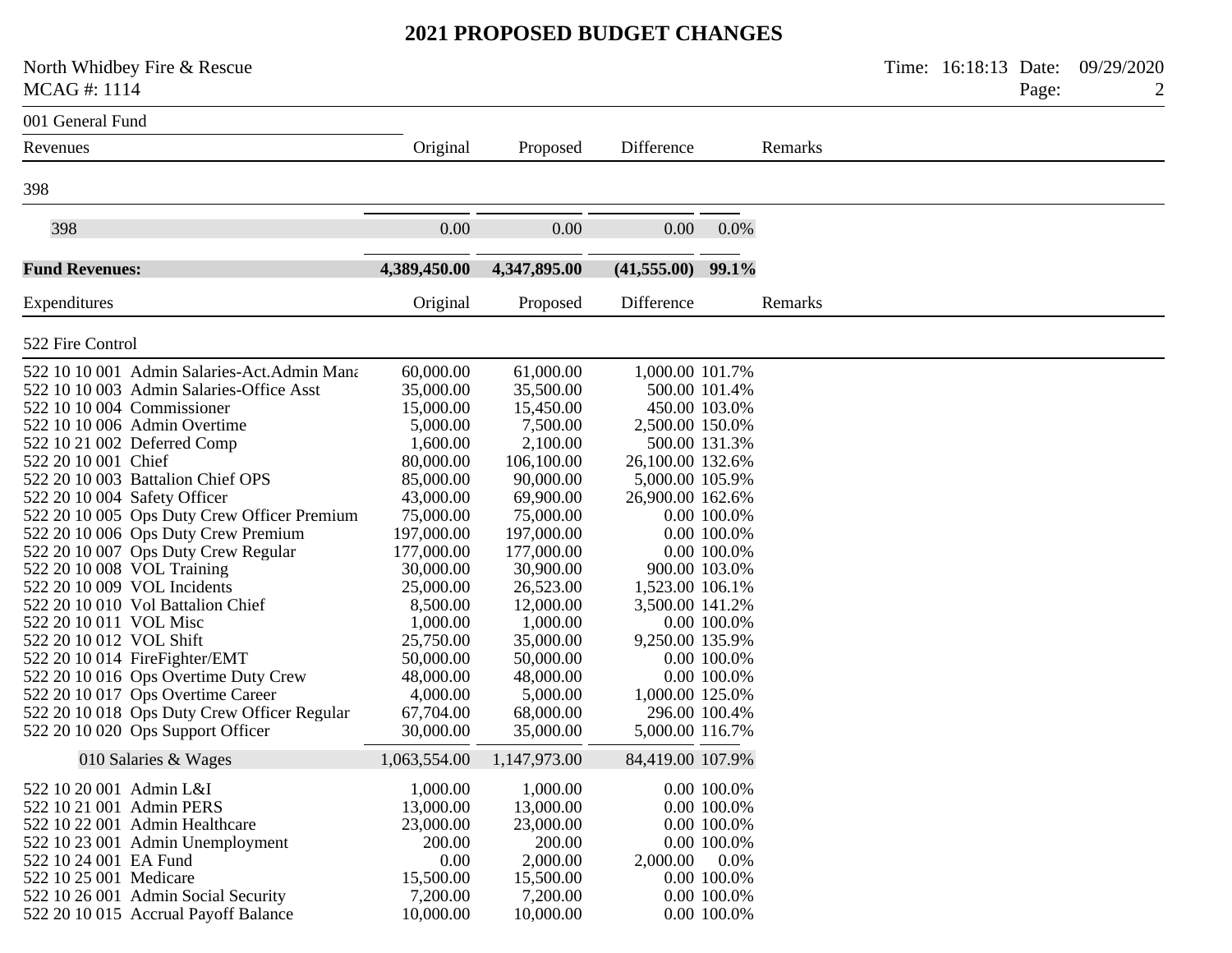North Whidbey Fire & Rescue Time: 16:18:13 Date: 09/29/2020 MCAG #: 1114 Page: 3

001 General Fund

| Expenditures                                  | Original   | Proposed   | Difference          | Remarks |
|-----------------------------------------------|------------|------------|---------------------|---------|
| 522 Fire Control                              |            |            |                     |         |
| 522 20 20 001 Ops L&I                         | 76,850.00  | 76,850.00  | 0.00 100.0%         |         |
| 522 20 21 001 Ops PERS/LEOFF                  | 74,200.00  | 74,200.00  | 0.00 100.0%         |         |
| 522 20 22 001 Ops Healthcare                  | 58,650.00  | 58,650.00  | 0.00 100.0%         |         |
| 522 20 23 001 Ops WA Unemployment             | 3,000.00   | 3,000.00   | 0.00 100.0%         |         |
| 522 20 25 001 Ops Medicare                    | 15,500.00  | 15,500.00  | 0.00 100.0%         |         |
| 522 20 26 001 Ops Social Security             | 35,000.00  | 35,000.00  | 0.00 100.0%         |         |
| 522 20 27 001 FF Dis Ins                      | 3,000.00   | 3,000.00   | 0.00 100.0%         |         |
| 522 20 28 001 FF Pen Fund                     | 4,500.00   | 4,500.00   | 0.00 100.0%         |         |
| 020 Benefits                                  | 340,600.00 | 342,600.00 | 2,000.00 100.6%     |         |
| 522 10 30 000 Office Supplies                 | 4,000.00   | 5,000.00   | 1,000.00 125.0%     |         |
| 522 10 30 001 Commissioner Supplies           | 150.00     | 150.00     | 0.00 100.0%         |         |
| 522 10 30 002 Computer/IT Supplies            | 20,000.00  | 20,000.00  | 0.00 100.0%         |         |
| 522 10 30 003 Office-Small Tools              | 4,500.00   | 4,500.00   | 0.00 100.0%         |         |
| 522 10 30 004 Commissioner Small Tools        | 100.00     | 100.00     | 0.00 100.0%         |         |
| 522 10 30 005 Computer/IT Small Tools         | 6,000.00   | 6,000.00   | 0.00 100.0%         |         |
| 522 20 30 001 Uniforms                        | 22,000.00  | 18,000.00  | $(4,000.00)$ 81.8%  |         |
| 522 20 30 002 PPE-Bunkers Supplies            | 3,000.00   | 3,000.00   | 0.00 100.0%         |         |
| 522 20 30 003 Operations Misc Supplies        | 4,500.00   | 4,500.00   | 0.00 100.0%         |         |
| 522 20 30 004 Operations Food purchase        | 1,700.00   | 3,000.00   | 1,300.00 176.5%     |         |
| 522 20 30 005 Other Non Ops - Misc.           | 1,500.00   | 1,500.00   | 0.00 100.0%         |         |
| 522 20 30 006 BLS/Medical Supplies            | 10,000.00  | 10,000.00  | 0.00 100.0%         |         |
| 522 20 30 007 Fire Suppression-Wildland Fuel  | 500.00     | 7,500.00   | 7,000.00 *****%     |         |
| 522 20 30 008 Gasoline Fuel                   | 18,000.00  | 18,000.00  | 0.00 100.0%         |         |
| 522 20 30 009 Diesel Fuel                     | 18,000.00  | 18,000.00  | 0.00 100.0%         |         |
| 522 20 30 010 Purchases to be reimbursed      | 3,000.00   | 3,000.00   | 0.00 100.0%         |         |
| 522 20 30 011 Operations Misc Equip - Small T | 18,000.00  | 18,000.00  | 0.00 100.0%         |         |
| 522 20 30 012 Equipment BLS/Medical - Small   | 6,000.00   | 6,000.00   | 0.00 100.0%         |         |
| 522 30 30 001 Public Education Supplies       | 5,000.00   | 5,000.00   | 0.00 100.0%         |         |
| 522 30 30 002 Fire Inpsection supplies        | 500.00     | 500.00     | 0.00 100.0%         |         |
| 522 30 30 004 CPR Supples Public Class        | 4,800.00   | 4,800.00   | 0.00 100.0%         |         |
| 522 40 30 000 Propane Fuel Training           | 1,500.00   | 500.00     | 33.3%<br>(1,000.00) |         |
| 522 41 30 001 External Training Supplies      | 0.00       | 0.00       | 0.00<br>0.0%        |         |
| 522 41 30 002 External Training MIsc.         | 0.00       | 0.00       | 0.00<br>0.0%        |         |
| 522 45 30 001 Training Employees Supplies     | 6,000.00   | 10,000.00  | 4,000.00 166.7%     |         |
| 522 45 30 002 Training Employee Equipment     | 5,000.00   | 5,000.00   | 0.00 100.0%         |         |
| 522 50 30 001 Station Supplies                | 3,500.00   | 4,500.00   | 1,000.00 128.6%     |         |
| 522 50 30 002 Station Maintenance Supplies    | 5,000.00   | 6,500.00   | 1,500.00 130.0%     |         |
| 522 50 30 003 Stations Propane Fuel           | 19,000.00  | 17,000.00  | $(2,000.00)$ 89.5%  |         |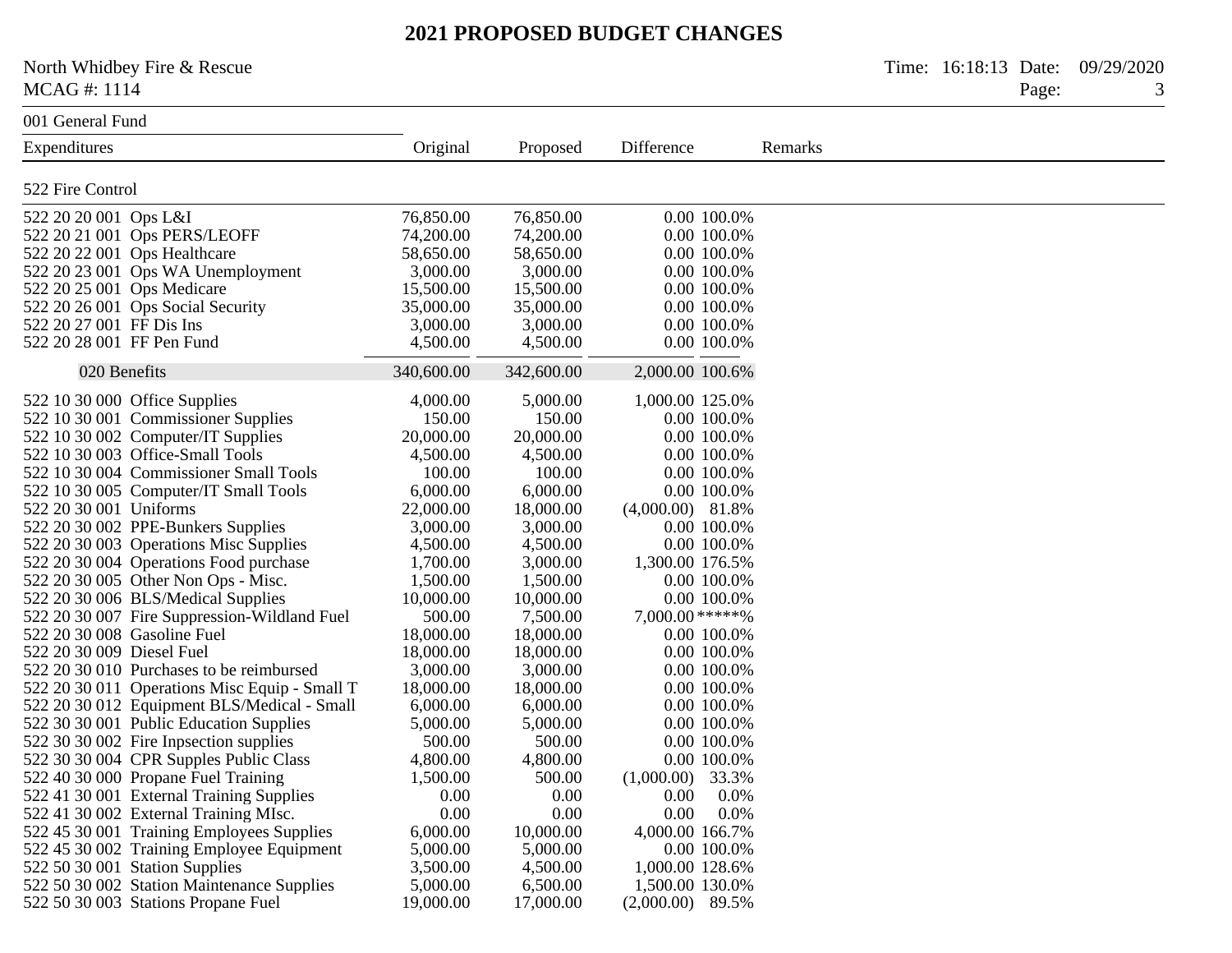North Whidbey Fire & Rescue Time: 16:18:13 Date: 09/29/2020 MCAG #: 1114 Page: 4

001 General Fund

| Expenditures                                 | Original   | Proposed   | Difference         | Remarks |
|----------------------------------------------|------------|------------|--------------------|---------|
| 522 Fire Control                             |            |            |                    |         |
| 522 50 30 004 Stations Small Tools           | 5,000.00   | 5,000.00   | 0.00 100.0%        |         |
| 522 50 30 005 Station Maintenance Equipment  | 2,200.00   | 2,200.00   | 0.00 100.0%        |         |
| 522 50 30 006 MSAR Maintenance               | 1,000.00   | 3,000.00   | 2,000.00 300.0%    |         |
|                                              | 3,700.00   | 3,700.00   |                    |         |
| 522 60 30 001 Equipment Maint/Repair Supplie |            |            | 0.00 100.0%        |         |
| 522 60 30 002 Vehicle Repair/Maint Supplies  | 5,000.00   | 5,000.00   | 0.00 100.0%        |         |
| 522 60 30 003 PPE- Bunkers                   | 7,500.00   | 7,500.00   | 0.00 100.0%        |         |
| 522 60 30 004 Vehicles Small Tools           | 10,000.00  | 10,000.00  | 0.00 100.0%        |         |
| 522 60 30 005 MSAR PPE                       | 3,000.00   | 3,000.00   | 0.00 100.0%        |         |
| 522 60 30 006 MSAR Consumables               | 2,000.00   | 1,000.00   | $(1,000.00)$ 50.0% |         |
| 522 60 30 007 MSAR Small Tool                | 2,000.00   | 1,000.00   | $(1,000.00)$ 50.0% |         |
| 030 Supplies                                 | 232,650.00 | 241,450.00 | 8,800.00 103.8%    |         |
| 522 10 40 001 Admin Professional Svcs        | 5,000.00   | 7,500.00   | 2,500.00 150.0%    |         |
| 522 10 40 002 Legal Professional Svcs        | 5,000.00   | 10,000.00  | 5,000.00 200.0%    |         |
| 522 10 40 003 Advertising                    | 5,000.00   | 5,000.00   | 0.00 100.0%        |         |
| 522 10 40 004 Computer/IT Prof Svcs          | 16,000.00  | 16,000.00  | 0.00 100.0%        |         |
| 522 10 40 005 Investment Service fee         | 700.00     | 500.00     | $(200.00)$ 71.4%   |         |
| 522 10 40 007 Admin/Ops Postage & Shipping   | 4,000.00   | 4,000.00   | 0.00 100.0%        |         |
| 522 10 40 009 Office Travel/Per Diem         | 2,500.00   | 2,500.00   | 0.00 100.0%        |         |
| 522 10 40 010 Commissioners Travel/Per Diem  | 5,000.00   | 5,000.00   | 0.00 100.0%        |         |
| 522 10 40 011 Property Tax                   | 500.00     | 500.00     | 0.00 100.0%        |         |
| 522 10 40 012 Personal Bonds/Liability       | 20,000.00  | 20,000.00  | 0.00 100.0%        |         |
| 522 10 40 013 Admin Repairs/Maint            | 0.00       | 0.00       | 0.00<br>0.0%       |         |
| 522 10 40 014 Admin Dues/Memberships         | 300.00     | 500.00     | 200.00 166.7%      |         |
| 522 10 40 015 Office Tuition/Registrations   | 500.00     | 500.00     | 0.00 100.0%        |         |
| 522 10 40 016 Admin Miscellaneous            | 0.00       | 0.00       | 0.00<br>0.0%       |         |
| 522 10 40 017 Commissioners Misc Exp         | 1,500.00   | 1,500.00   | 0.00 100.0%        |         |
| 522 10 40 018 Commissioners Dues/Membershi   | 3,000.00   | 1,500.00   | $(1,500.00)$ 50.0% |         |
| 522 10 49 000 Firefighter Appreciation       | 8,000.00   | 8,000.00   | 0.00 100.0%        |         |
| 522 20 40 001 Operations Professional Svcs   | 7,500.00   | 7,500.00   | 0.00 100.0%        |         |
| 522 20 40 002 Medical Professional Svcs      | 0.00       | 0.00       | 0.00<br>0.0%       |         |
| 522 20 40 003 Operations Telephones/Internet | 36,000.00  | 36,000.00  | 0.00 100.0%        |         |
| 522 20 40 006 Fire SuppTravel-Wildland       | 0.00       | 0.00       | 0.00<br>0.0%       |         |
| 522 20 40 007 Operations Travel              | 500.00     | 500.00     | 0.00 100.0%        |         |
| 522 20 40 008 Medical Training/Travel        | 0.00       | 0.00       | 0.00<br>0.0%       |         |
| 522 20 40 009 Employee Moving Expenses       | 0.00       | 0.00       | 0.0%<br>0.00       |         |
| 522 20 40 010 Accident & Sickness Ins        | 5,400.00   | 5,400.00   | 0.00 100.0%        |         |
| 522 20 40 011 Operations Dues/Memberships    | 5,000.00   | 5,000.00   | 0.00 100.0%        |         |
| 522 20 40 012 Operations Misc Exp            | 5,000.00   | 5,000.00   | 0.00 100.0%        |         |
|                                              |            |            |                    |         |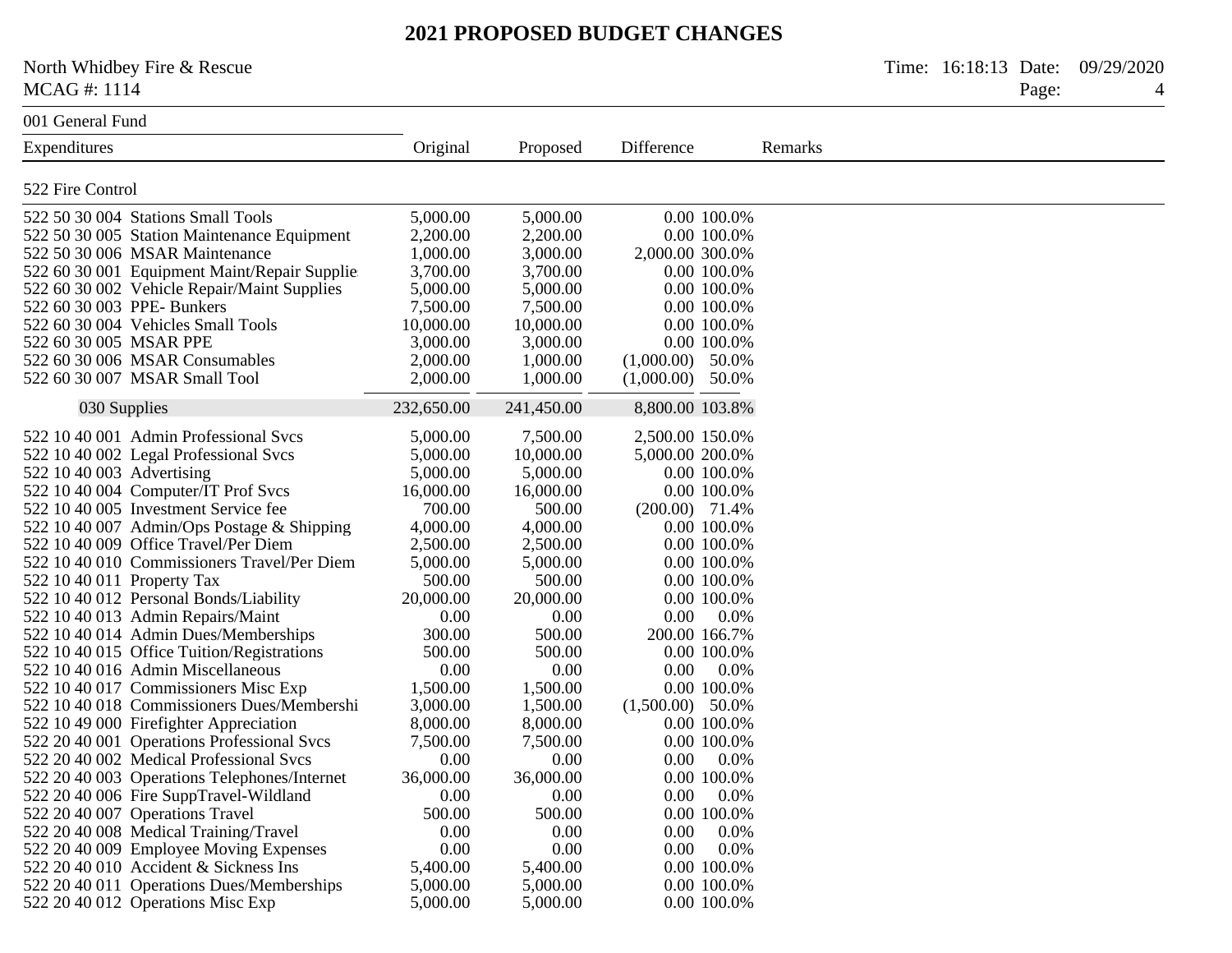North Whidbey Fire & Rescue Time: 16:18:13 Date: 09/29/2020 MCAG #: 1114 Page: 5

| 001 General Fund                        |                                                 |              |              |                    |             |
|-----------------------------------------|-------------------------------------------------|--------------|--------------|--------------------|-------------|
| Expenditures                            |                                                 | Original     | Proposed     | Difference         |             |
| 522 Fire Control                        |                                                 |              |              |                    |             |
|                                         | 522 41 41 000 External Party Training - Prof Sv | 0.00         | 0.00         | 0.00               | 0.0%        |
|                                         | 522 45 40 000 Training Employee - Professional  | 5,000.00     | 8,000.00     | 3,000.00 160.0%    |             |
|                                         | 522 45 40 001 Training Employee - Travel (Out   | 14,000.00    | 14,000.00    |                    | 0.00 100.0% |
|                                         | 522 45 40 002 Training Employee - Registration  | 25,000.00    | 22,000.00    | $(3,000.00)$ 88.0% |             |
|                                         | 522 45 40 003 BLS-Medical Misc/Training         | 500.00       | 500.00       |                    | 0.00 100.0% |
|                                         | 522 50 40 001 Stations Professional Svcs        | 19,000.00    | 19,000.00    |                    | 0.00 100.0% |
| 522 50 40 002 Facilities Rentals/Leases |                                                 | 0.00         | 0.00         | 0.00               | 0.0%        |
| 522 50 40 003 Facilities Insurance      |                                                 | 23,000.00    | 23,000.00    |                    | 0.00 100.0% |
|                                         | 522 50 40 004 Insured Expense-Reimbursed        | 0.00         | 0.00         | 0.00               | 0.0%        |
| 522 50 40 005 Utility-Electricity       |                                                 | 27,000.00    | 27,000.00    |                    | 0.00 100.0% |
| 522 50 40 006 Utility-Natural Gas       |                                                 | 3,000.00     | 3,000.00     |                    | 0.00 100.0% |
| 522 50 40 007 Utility-Waste Disposal    |                                                 | 4,250.00     | 4,250.00     |                    | 0.00 100.0% |
| 522 50 40 008 Utility-Water             |                                                 | 1,500.00     | 1,500.00     |                    | 0.00 100.0% |
| 522 50 40 009 Utility-Sewer             |                                                 | 5,500.00     | 5,500.00     |                    | 0.00 100.0% |
|                                         | 522 50 40 010 Stations Repair/Maintenance       | 30,000.00    | 30,000.00    |                    | 0.00 100.0% |
|                                         | 522 60 40 000 Vehicles Professional Svcs        | 100,000.00   | 100,000.00   |                    | 0.00 100.0% |
|                                         | 522 60 40 001 Vehicle Liability Insurance       | 18,800.00    | 22,000.00    | 3,200.00 117.0%    |             |
|                                         | 522 60 40 002 PPE Repairs/Maintenance           | 4,000.00     | 5,000.00     | 1,000.00 125.0%    |             |
|                                         | 522 60 40 003 Vehicles Repair/Maintenance       | 15,000.00    | 15,000.00    |                    | 0.00 100.0% |
| 522 60 40 004 Communications            |                                                 | 5,000.00     | 8,000.00     | 3,000.00 160.0%    |             |
|                                         | 522 60 40 005 Equipment Repairs/Maintenance     | 3,800.00     | 5,500.00     | 1,700.00 144.7%    |             |
|                                         | 522 60 40 006 Misc Operations Repairs/Maint     | 500.00       | 500.00       |                    | 0.00 100.0% |
|                                         | 522 60 40 007 Uniforms Repairs/Maintenance      | 0.00         | 0.00         | 0.00               | 0.0%        |
|                                         | 522 60 40 008 BLS-Medical Repairs/Maint         | 0.00         | 0.00         | 0.00               | 0.0%        |
| 040 Services                            |                                                 | 441,250.00   | 456,150.00   | 14,900.00 103.4%   |             |
|                                         |                                                 |              |              |                    |             |
| 522 10 40 019 Election                  |                                                 | 0.00         | 16,000.00    | 16,000.00          | 0.0%        |
| 522 10 40 020 Audit                     |                                                 | 0.00         | 15,500.00    | 15,500.00          | 0.0%        |
| 522 10 40 021 Other Government Svcs     |                                                 | 600.00       | 600.00       |                    | 0.00 100.0% |
| 522 20 40 013 Dispatch                  |                                                 | 70,000.00    | 78,000.00    | 8,000.00 111.4%    |             |
| 050 Intergov                            |                                                 | 70,600.00    | 110,100.00   | 39,500.00 155.9%   |             |
| 522 Fire Control                        |                                                 | 2,148,654.00 | 2,298,273.00 | 149,619.00 107.0%  |             |
| 580 Non Expeditures                     |                                                 |              |              |                    |             |
| 588 10 00 000 Prior Period Adjustment   |                                                 | 0.00         | 0.00         | 0.00               | 0.0%        |
| 589 90 00 001 Petty Cash Clearing       |                                                 | 0.00         | 0.00         | 0.00               | 0.0%        |
| 589 90 00 999 Payroll Clearing          |                                                 | 0.00         | 0.00         | 0.00               | 0.0%        |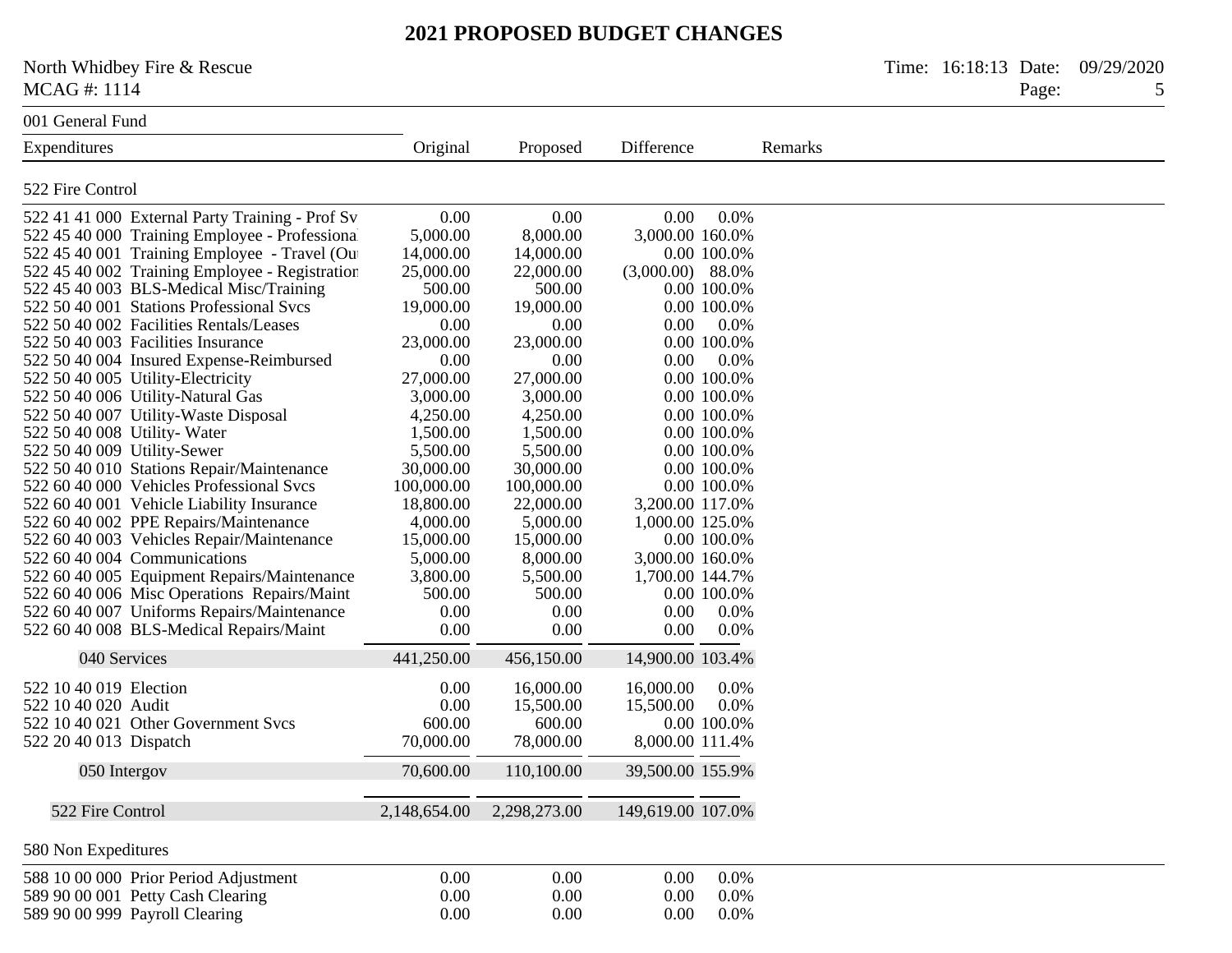North Whidbey Fire & Rescue Time: 16:18:13 Date: 09/29/2020<br>MCAG #: 1114 Page: 6

| 001 General Fund                                |              |              |                    |             |         |
|-------------------------------------------------|--------------|--------------|--------------------|-------------|---------|
| Expenditures                                    | Original     | Proposed     | Difference         |             | Remarks |
|                                                 |              |              |                    |             |         |
| 580 Non Expeditures                             |              |              |                    |             |         |
| 589 40 40 000 Agency Type Disbursements         | 5,000.00     | 5,000.00     |                    | 0.00 100.0% |         |
| 050 Other                                       | 5,000.00     | 5,000.00     |                    | 0.00 100.0% |         |
| 580 Non Expeditures                             | 5,000.00     | 5,000.00     |                    | 0.00 100.0% |         |
| 586 Agency Type Disbursements                   |              |              |                    |             |         |
| 599 99 00 999 Clearing                          | 0.00         | 0.00         | 0.00               | 0.0%        |         |
| 586 Agency Type Disbursements                   | 0.00         | 0.00         | 0.00               | 0.0%        |         |
| 594 Capital Expenditures                        |              |              |                    |             |         |
| 594 22 60 000 Capital Lease                     | 6,000.00     | 6,000.00     |                    | 0.00 100.0% |         |
| 594 22 60 001 Capital Land Acquisition          | 0.00         | 0.00         | 0.00               | 0.0%        |         |
| 594 22 60 002 Capital Bldgs/Structures Repair/U | 0.00         | 0.00         | 0.00               | 0.0%        |         |
| 594 22 60 003 Capital Building Projects New/Rt  | 52,500.00    | 5,000.00     | (47,500.00)        | 9.5%        |         |
| 594 22 60 004 Capital Vehicles                  | 137,000.00   | 200,000.00   | 63,000.00 146.0%   |             |         |
| 594 22 60 005 Capital Grounds Improvements      | 0.00         | 0.00         | 0.00               | 0.0%        |         |
| 594 22 60 006 Capital Miscellaneous Equipmen    | 50,000.00    | 30,000.00    | (20,000.00)        | 60.0%       |         |
| 594 22 60 007 Capitalized Services              | 0.00         | 0.00         | 0.00               | 0.0%        |         |
| 594 22 60 008 Capital Computer/IT Capital Asse  | 12,500.00    | 7,500.00     | (5,000.00)         | 60.0%       |         |
| 594 22 60 009 Capital Potential Vehicle Lease   | 0.00         | 0.00         | 0.00               | 0.0%        |         |
| 060 Capital                                     | 258,000.00   | 248,500.00   | (9,500.00)         | 96.3%       |         |
| 594 Capital Expenditures                        | 258,000.00   | 248,500.00   | $(9,500.00)$ 96.3% |             |         |
| 999 Ending Balance                              |              |              |                    |             |         |
| 508 10 00 000 Operations Reserved               | 1,977,796.00 | 2,085,030.00 | 107,234.00 105.4%  |             |         |
| 999 Ending Balance                              | 1,977,796.00 | 2,085,030.00 | 107,234.00 105.4%  |             |         |
| <b>Fund Expenditures:</b>                       | 4,389,450.00 | 4,636,803.00 | 247,353.00 105.6%  |             |         |
| <b>Fund Excess/(Deficit):</b>                   | 0.00         | (288,908.00) |                    |             |         |